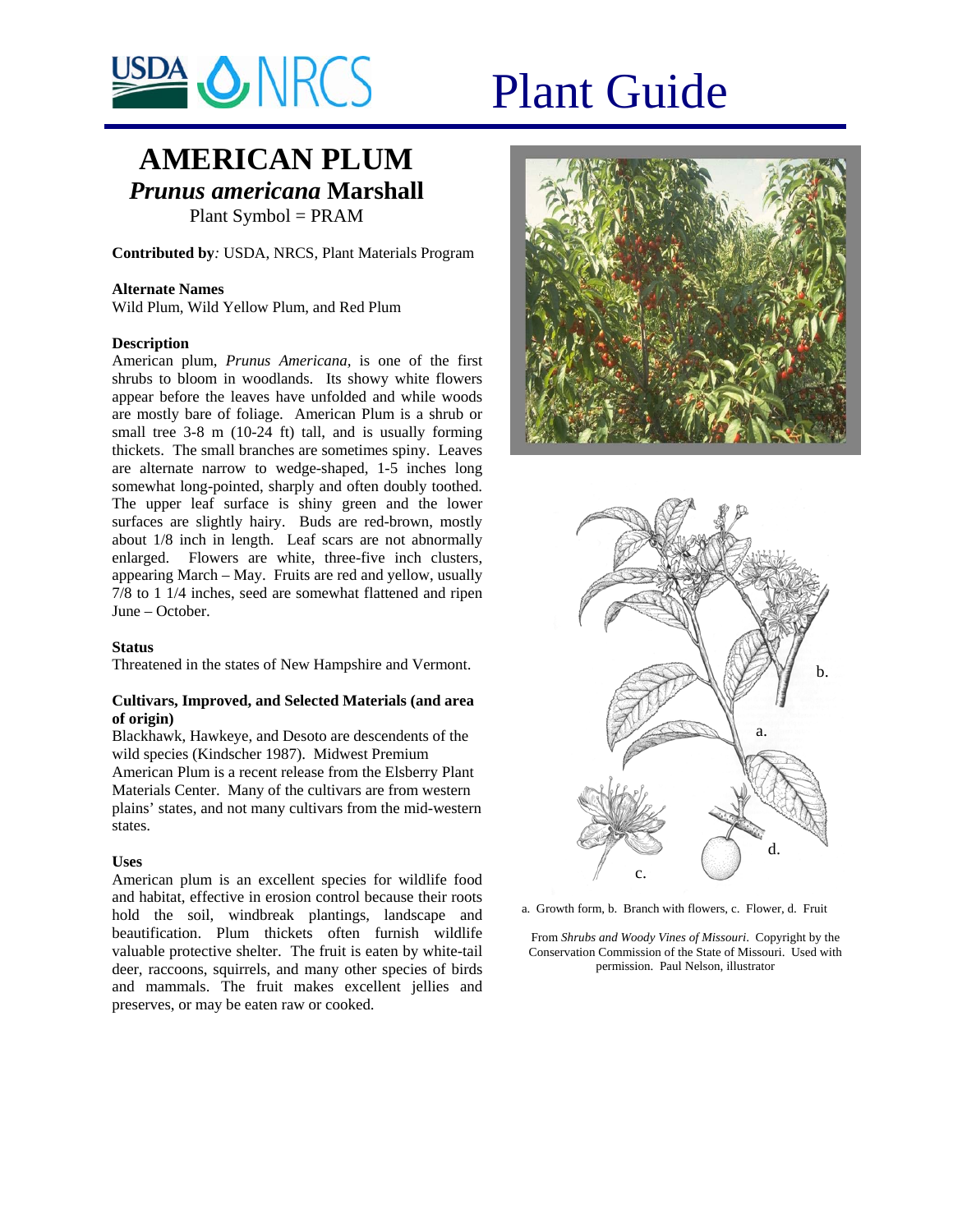#### **Distribution Map:**

#### **Evaluation and Performance**

From 2001-2003, thirty-four field plantings were made with 16 in Missouri, 9 in Illinois and 9 in Iowa with the selections from Midwest Premium Germplasm American Plum. The survival rate ranged from 100% in Illinois, 70% in Missouri, and 66% in Iowa. Overall, there was good to excellent survival of the bare root seedlings, with the majority of the field plantings receiving minimal maintenance with moderate weed and grass competition. The average vigor for all the field plantings was rated as fair. Growth rates were slowed by competition. In field plantings where the canopy was open to sunlight, there was no shading, and competition of weeds was controlled; it was documented that flowering and fruit development



occurred within the third year after planted. Deer and rabbit pressure did affect the vigor and survival of some of the plantings. Additional field plantings are being applied in 2006 with direct seeding of the seed from Midwest Premium Germplasm American Plum for establishment of wildlife habitat for shrub/small trees for quail covey headquarters.

# **Establishment**

Seedlings may be planted by hand or with a tree planter. Soaking roots in water an hour or so just prior to planting usually increases survival. If planted in rows where equipment can be used, allow enough room to mow or cultivate for weed control. According to 'Shrubs and Woody Vines of Missouri', wild plum can propagate by root sprouts to form tickets or a small tree to 20 feet with spreading more or less hanging branches. Space plants eight feet within rows and 16 feet between rows for farmstead and feedlot windbreak plantings. American plum can tolerate a wide range of soil types from sandy soils to poorly drained soils. Best conditions are a well-drained soil, sunny site for fruit production; however American plum can tolerate shade. Flowering occurs from March-May and fruit ripens from August to September. The plant has fruit every year and branches can be pruned or cut back to increase production.

Propagation from Seed: Harvest the fruit in the summer when ripe (the fruit turns dark purple), usually in late August. Remove the pulp or fruit from the seed. Seeds can be extracted by maceration and recovered by flotation. Natural germination predominately occurs in the first or second year after seedfall. Sow the seed in early fall, it is important to sow early enough so seeds can prechill before seedbeds freeze. Seedlings reach suitable size for transplanting in one to two years. Cold stratifying up to six months in a moist environment can break seed dormancy.

# **Management**

Weed control is necessary for good establishment and uniform growth. Control weeds the first years by tilling or suppression of vegetation with herbicides before planting, with the addition of mulch/weed barrier mat for weed control. Selective approved herbicides provide good weed control after establishment year; follow the instructions on the label. Protect from broadleaf or non-selective type chemicals, fires, grazing and trampling by livestock. Plastic netting, irritants or similar protective devices could be used to prevent deer and rodent damage the first five years.

# **Control**

Contact your local agricultural extension specialist or county weed specialist to learn what works best in your area and how to use it safely. Always read label and safety instructions for each control method. Trade names and control measures appear in this document only to provide specific information. USDA NRCS does not guarantee or warranty the products and control methods named, and other products may be equally effective.

# **Pests and Potential Problems**

Eastern Tent Caterpillar worms, *Malacosoma americanum*, occasionally infest the prunus species, which if untreated, can prevent flower and fruit production. A severe infestation can defoliate and stunt the plants for the growing season. A recommendation for control measures would be the insecticide Malathion 57 EC liquid. (Follow label recommendations.)